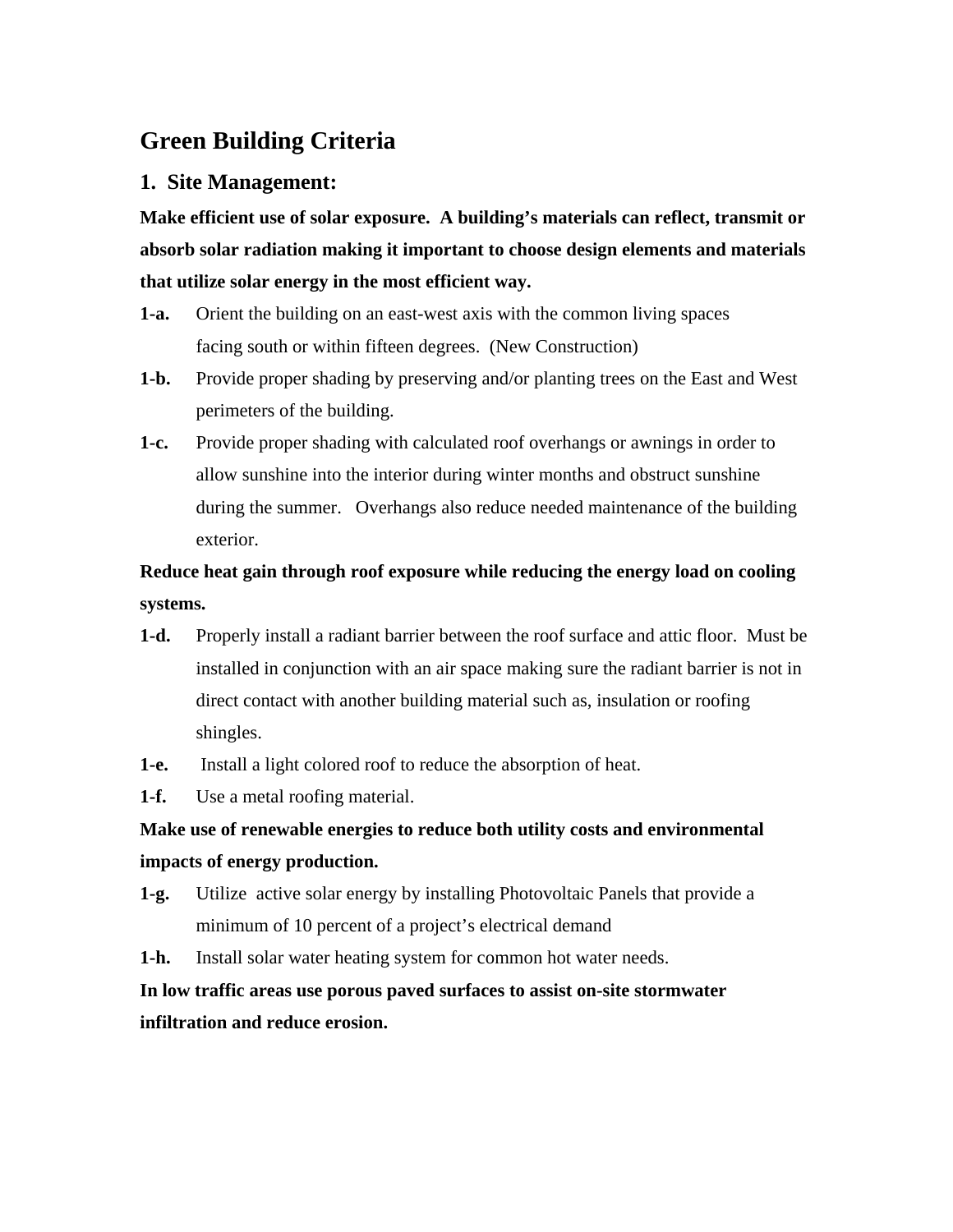**1-i.** Porous surfaces are well suited to use for footpaths, patios, and other common areas. For example, permeable concrete/pavement, brick, stone, gravel, other manufactured products.

## **Develop in pedestrian friendly locations that promote healthy life styles and alternate modes of transportation. (Urban areas)**

- **1-j.** Locate development site within walking distance of community services such as retail, grocery, healthcare, public transit stops.
- **1-k.** Promote healthy lifestyles by providing secure bicycle storage and suitable paths that are ADA compliant, and provide a direct link from the development to the outside environment.
- **1-l.** Promote Community development and self- sustainment by planning a community garden on-site.

### **2. Water Conservation:**

## **Landscaping plan using drought-tolerant species, native plants, minimal lawn cover to conserve water and reduce the need for fertilizers and pesticides.**

- **2-a.** Xeriscape landscaping
- **2-b.** Site appropriate lawns for example, play areas or recreational fields.
- **2-c.** Create and implement a rainwater collection system with onsite retention for nonpotable water reuse, irrigation.

# **Reduce utility costs and the strain on the fresh water supply by installing low-flow fixtures and water conserving appliances.**

- **2-d.** New Construction- install fixtures or appliances with the minimum specifications; 1.6 gallons-per-flush toilets, 2.o gallons-per-minute showerheads, 1.5 gallons-perminute kitchen faucets, .5 gallons-per-minute bathroom faucets, front-loading washing machines.
- **2-e.** Rehab projects can most easily install faucet aerators.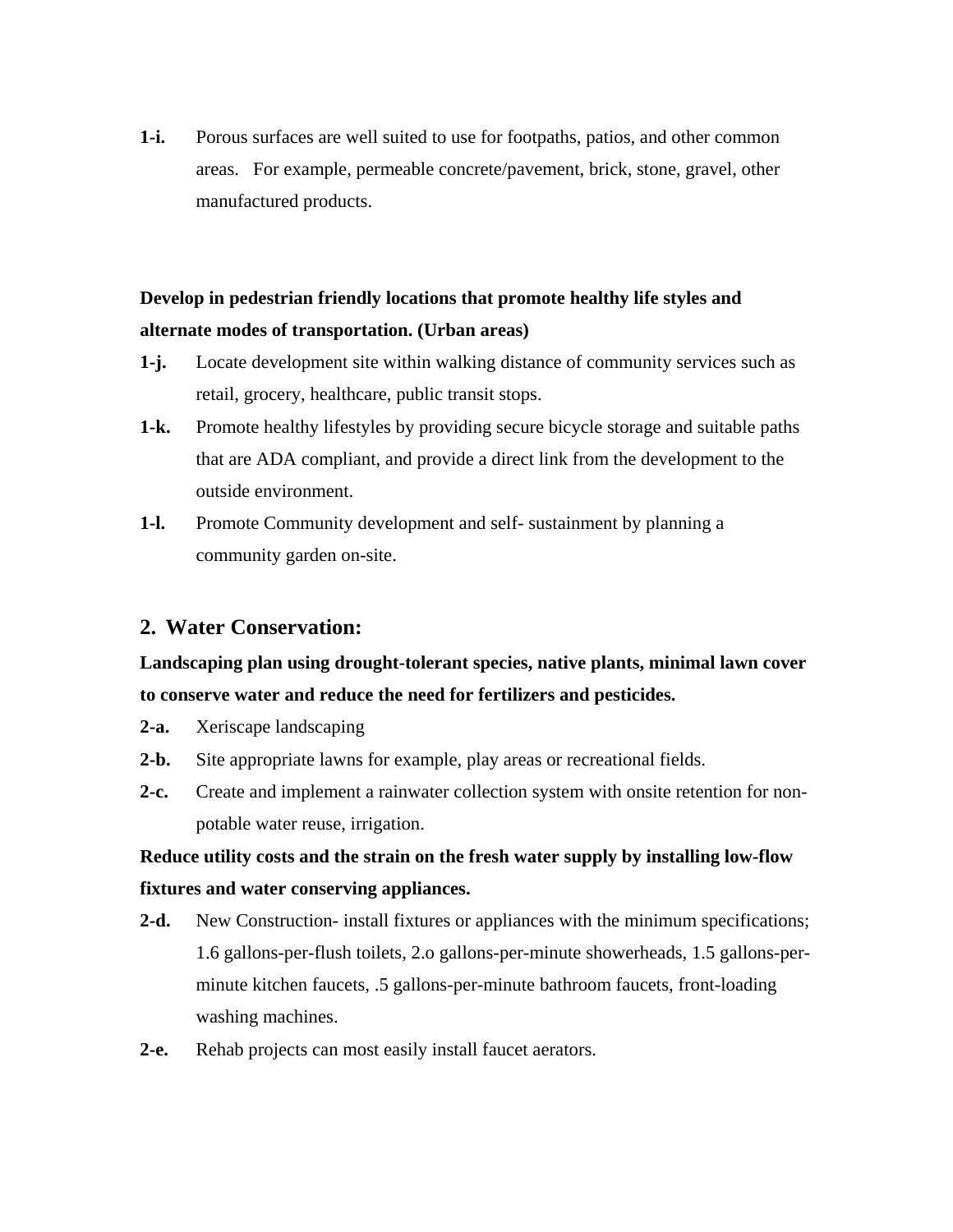#### **3. Energy Efficiency:**

#### **By conserving energy tenants save money and enjoy increased comfort.**

- **3-a.** Install Energy Star® lighting systems and appliances.
- **3-b.** Insulate all water lines hot and cold.
- **3-c.** Install properly sized hot water heaters to ensure efficiency.
- **3-d.** Install energy performance windows and doors that exceed 2003 IECC standards.
- **3-e.** Make use of natural light, daylighting interior areas reduce the need for electrical lighting.

#### **4. Healthy Living:**

## **Provide living spaces that enhance resident health by eliminating toxic materials and increasing the quality of air.**

- **4-a.** Proper ventilation by means of operable windows and a properly sized HVAC system providing fifteen cubic feet per minute of fresh air per occupant.
- **4-b.** Seal air duct joints with duct mastic and fiberglass mesh to provide proper air pressure and high efficiency.
- **4-c.** All bathroom exhaust fans, range hoods (on all stoves), and dryer vents must vent directly to the outdoors in order to control moisture and other air contaminants.
- **4-d.** If carpet is used it must not be installed in high moisture areas including; entryways, bathrooms, kitchens, and laundry areas. Installation of carpet must be tacked down, cannot be glued.
- **4-e.** Install hard surfaced flooring in order to avoid the collection of dust and other allergens that occur in carpet, which lead to health risks of residents.
- **4-f.** Use certified Low-VOC (volatile organic compounds) materials such as paints, primers, sealants, and adhesives. Green Seal is an excellent resource.
- **4-g.** Use composite wood only if free of urea formaldehyde.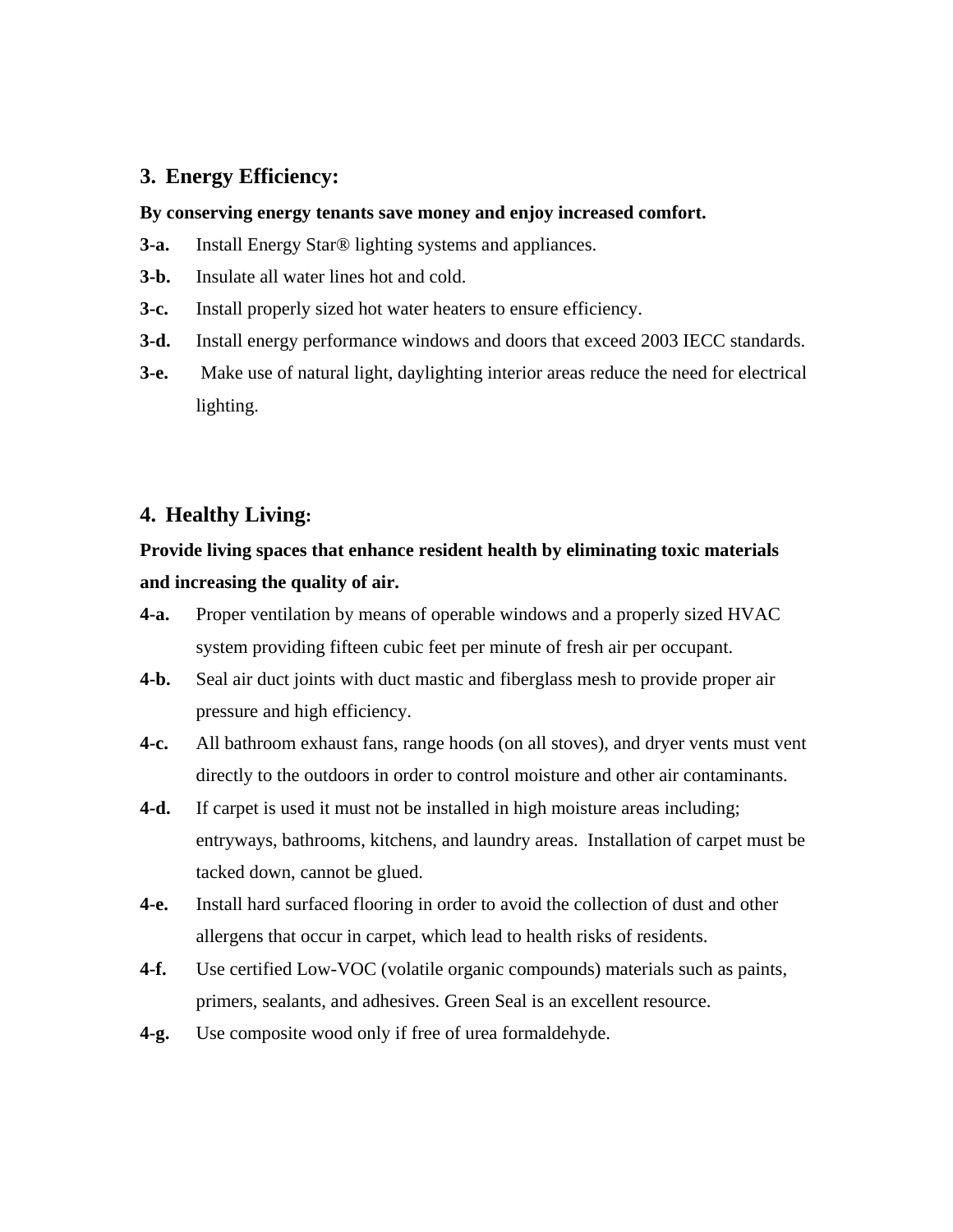### **5. Building Plan and Materials:**

# **The efficient use and reuse of materials along with a site construction plan reduces the environmental impact of building while also reducing the costs incurred.**

- **5-a.** Develop and implement a construction waste management plan.
- **5-b.** Provide and implement an erosion and sedimentation control plan to keep the loss of topsoil and infiltration of sedimentation into the storm water system to a minimum.
- **5-c.** Use locally or regionally produced materials which boost the local economy and reduce transportation costs and environmental strain.
- **5-d.** Use salvaged, certified, or engineered wood to promote environmental consciousness and responsibility.
- **5-e.** Utilize salvaged materials.

**Please refer to the Green Building Criteria Checklist to confirm compliance with the aforementioned guidelines. If building and design methods shown in the plans and specifications, for projects seeking points for green building, are not specific and apparent in relations to the green building criteria further documentation should be provided with the application in order to receive points.**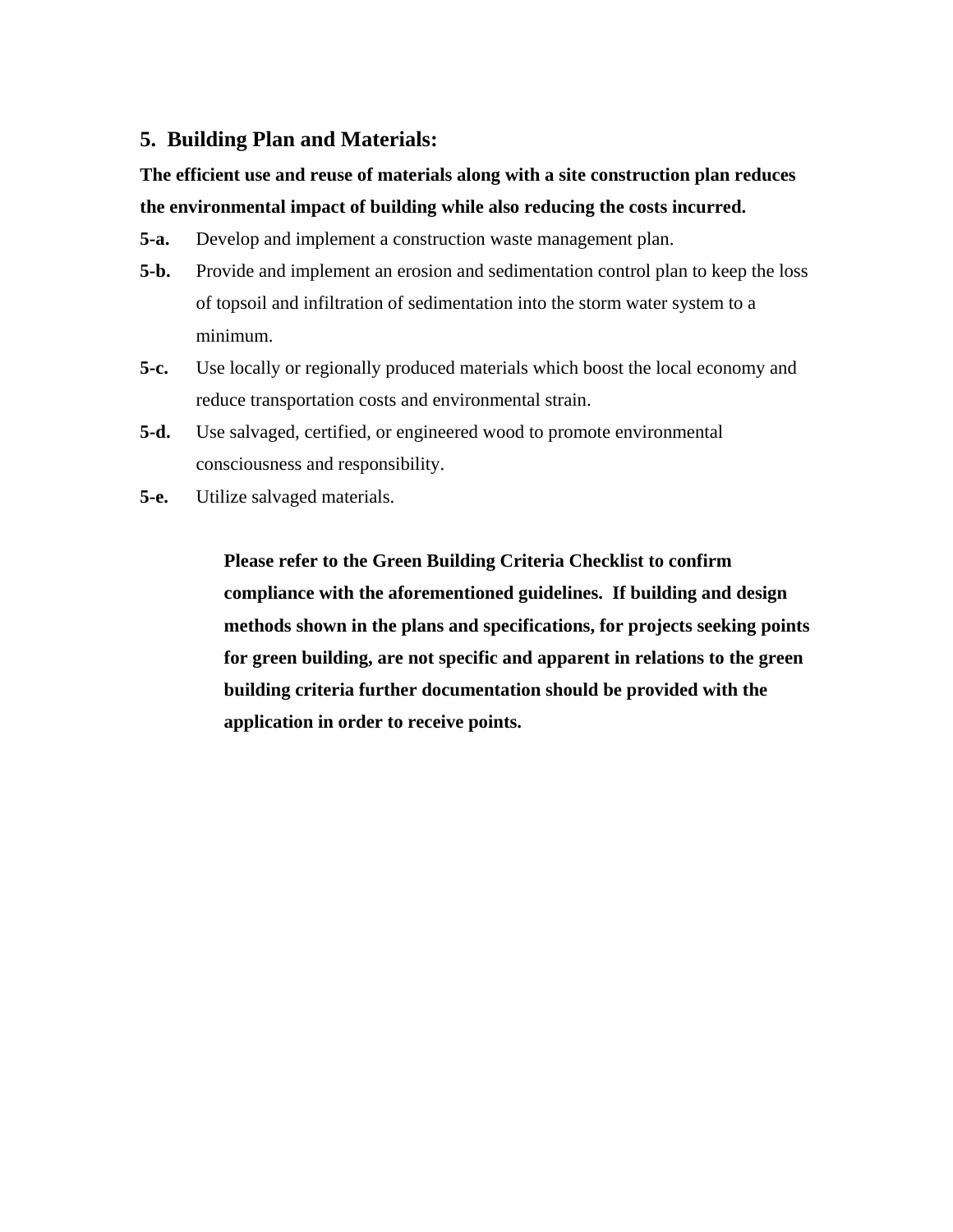|                         |                                                                                                                                                                                                                                                                               | <b>Check if</b><br>committed | <b>Check if</b><br>additional<br><b>Documentation</b> | For<br>MFA's<br>Use |
|-------------------------|-------------------------------------------------------------------------------------------------------------------------------------------------------------------------------------------------------------------------------------------------------------------------------|------------------------------|-------------------------------------------------------|---------------------|
|                         |                                                                                                                                                                                                                                                                               |                              | is Provided                                           |                     |
| $\mathbf{1}$            | <b>Site Management: 3 points</b>                                                                                                                                                                                                                                              |                              |                                                       |                     |
|                         | In order to be eligible for points in this category:<br>All new construction projects must commit to 1-a, and<br>at least four additional options from 1-b through 1-l.<br>Acquisition/Rehabilitation projects must commit to<br>at least three options from 1-a through 1-l. |                              |                                                       |                     |
| $1-a$                   | <b>Building Orientation</b>                                                                                                                                                                                                                                                   |                              |                                                       |                     |
| $1-b$                   | <b>Tree Shading</b>                                                                                                                                                                                                                                                           |                              |                                                       |                     |
| $1-c$                   | <b>Building Structure Shading</b>                                                                                                                                                                                                                                             |                              |                                                       |                     |
| $1-d$                   | Roofing-Radiant Barrier                                                                                                                                                                                                                                                       |                              |                                                       |                     |
| $1-e$                   | <b>Light Colored Roof</b>                                                                                                                                                                                                                                                     |                              |                                                       |                     |
| $1-f$                   | <b>Metal Roof</b>                                                                                                                                                                                                                                                             |                              |                                                       |                     |
| $1-g$                   | Photovoltaic cells                                                                                                                                                                                                                                                            |                              |                                                       |                     |
| $1-h$                   | Solar water heaters                                                                                                                                                                                                                                                           |                              |                                                       |                     |
| $1-i$                   | Porous, paved surfaces                                                                                                                                                                                                                                                        |                              |                                                       |                     |
| $1-j$                   | <b>Close Proximity to Services</b>                                                                                                                                                                                                                                            |                              |                                                       |                     |
| $1-k$                   | Promote Alternative modes of transportation                                                                                                                                                                                                                                   |                              |                                                       |                     |
| $1 - 1$                 | <b>Community Garden</b>                                                                                                                                                                                                                                                       |                              |                                                       |                     |
|                         |                                                                                                                                                                                                                                                                               |                              |                                                       |                     |
| $\boldsymbol{2}$        | <b>Water Conservation: 3 points</b>                                                                                                                                                                                                                                           |                              |                                                       |                     |
|                         | All projects must commit to at least three options<br>from 2-a through 2-e in order to be eligible for points<br>in this category.                                                                                                                                            |                              |                                                       |                     |
| $2-a$                   | Xeriscape landscaping plan                                                                                                                                                                                                                                                    |                              |                                                       |                     |
| $2-b$                   | Minimal lawn cover                                                                                                                                                                                                                                                            |                              |                                                       |                     |
| $2-c$                   | Rainwater collection                                                                                                                                                                                                                                                          |                              |                                                       |                     |
| $2-d$                   | Low-flow fixtures/ appliances                                                                                                                                                                                                                                                 |                              |                                                       |                     |
| $2-e$                   | Rehab projects install aerators                                                                                                                                                                                                                                               |                              |                                                       |                     |
|                         |                                                                                                                                                                                                                                                                               |                              |                                                       |                     |
| $\overline{\mathbf{3}}$ | <b>Energy Efficiency: 3 points</b>                                                                                                                                                                                                                                            |                              |                                                       |                     |
|                         | All projects must commit to at least three options<br>from 3-a through 3-e in order to be eligible for points<br>in this category.                                                                                                                                            |                              |                                                       |                     |
| $3-a$                   | Energy Star® lighting and appliances                                                                                                                                                                                                                                          |                              |                                                       |                     |
| $3-b$                   | Insulate all water lines                                                                                                                                                                                                                                                      |                              |                                                       |                     |
| $3-c$                   | Install properly sized hot water heaters                                                                                                                                                                                                                                      |                              |                                                       |                     |
| $3-d$                   | Energy performance windows and doors                                                                                                                                                                                                                                          |                              |                                                       |                     |
| $3-e$                   | Daylighting                                                                                                                                                                                                                                                                   |                              |                                                       |                     |
|                         |                                                                                                                                                                                                                                                                               |                              |                                                       |                     |
| $\overline{\mathbf{4}}$ | <b>Healthy Living: 3 points</b>                                                                                                                                                                                                                                               |                              |                                                       |                     |
|                         | In order to be eligible for points in this category:<br>New Construction projects must commit to at least<br>five options from 4-a through 4-g.<br>Acquisition/Rehabilitation projects must commit to at                                                                      |                              |                                                       |                     |